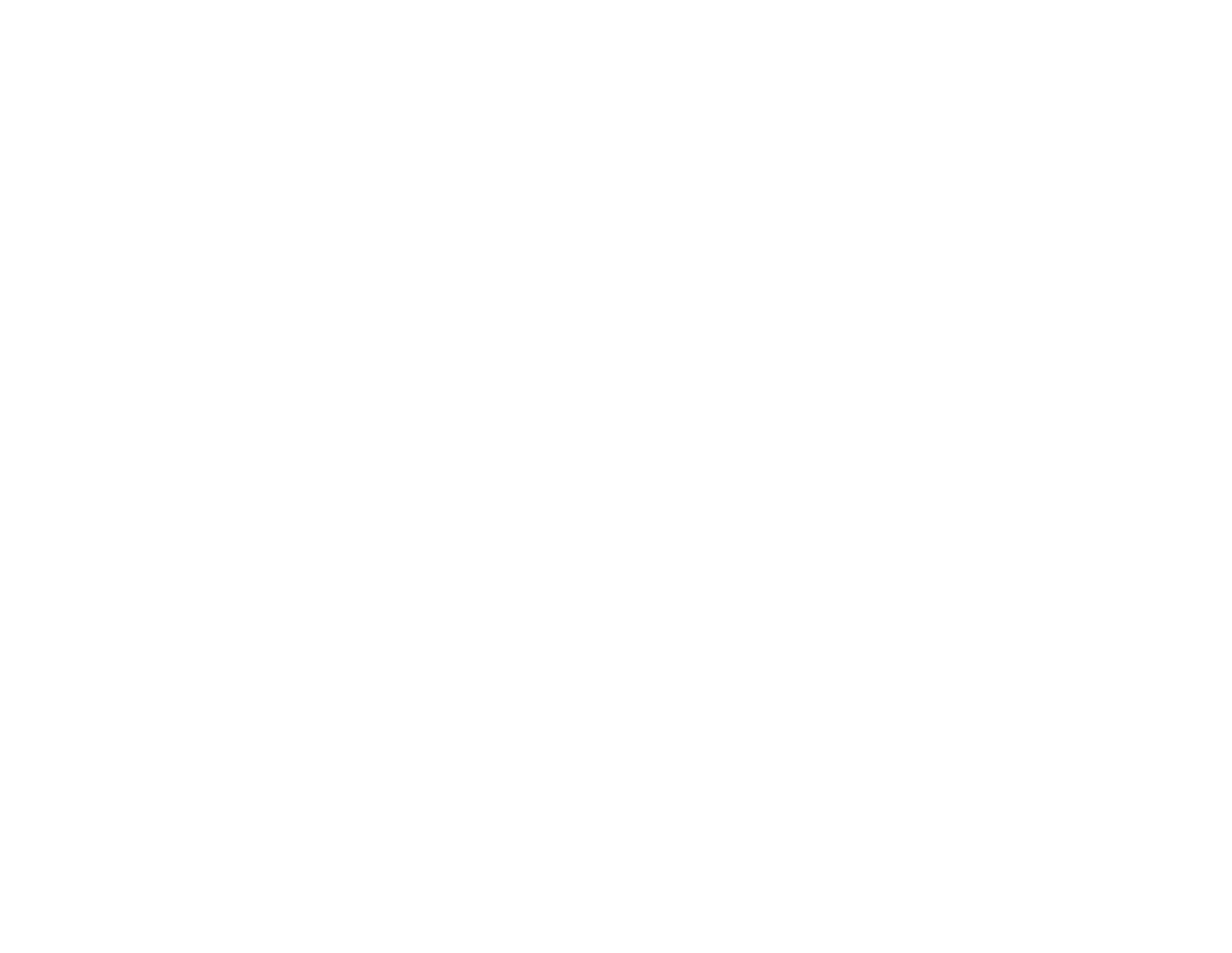# **MACRO NUTRIENTS**

## **PROTEIN** Fat **CARBOHYDRATE FIBER**



## Let's Take A Closer Look...

**DIETARY FIBER** Dietary fiber, or fiber, is a type of carbohydrate found in plant foods. Dietary fiber is bound together in such a way that it cannot be readily digested in the small intestine. There are two classifications of dietary fiber:

#### **PROTEIN FIBER**

### **AMINO ACIDS**

Protein is found in plant and animal foods. Protein is made up of units called amino acids, which are linked to one another in long chains. The sequence of amino acids determines each protein's unique structure and function. There are 20 different amino acids in two categories:

### **ESSENTIAL AMINO ACIDS**

are required for normal body functioning, but cannot be made by the body. They must be obtained from food.

### **NONESSENTIAL AMINO ACIDS**

can be made by the body from essential amino acids consumed in food or in the normal breakdown of body proteins. Eleven are considered nonessential.

#### **SOLUBLE FIBER**

dissolves in water to form a thick gel-like substance in the stomach. It is broken down by bacteria in the large intestine and provides some calories.

#### **INSOLUBLE FIBER**

does not dissolve in water and passes through the gastrointestinal tract relatively intact and, therefore, is not a source of calories.

### Food Sources

Nine are considered essential.

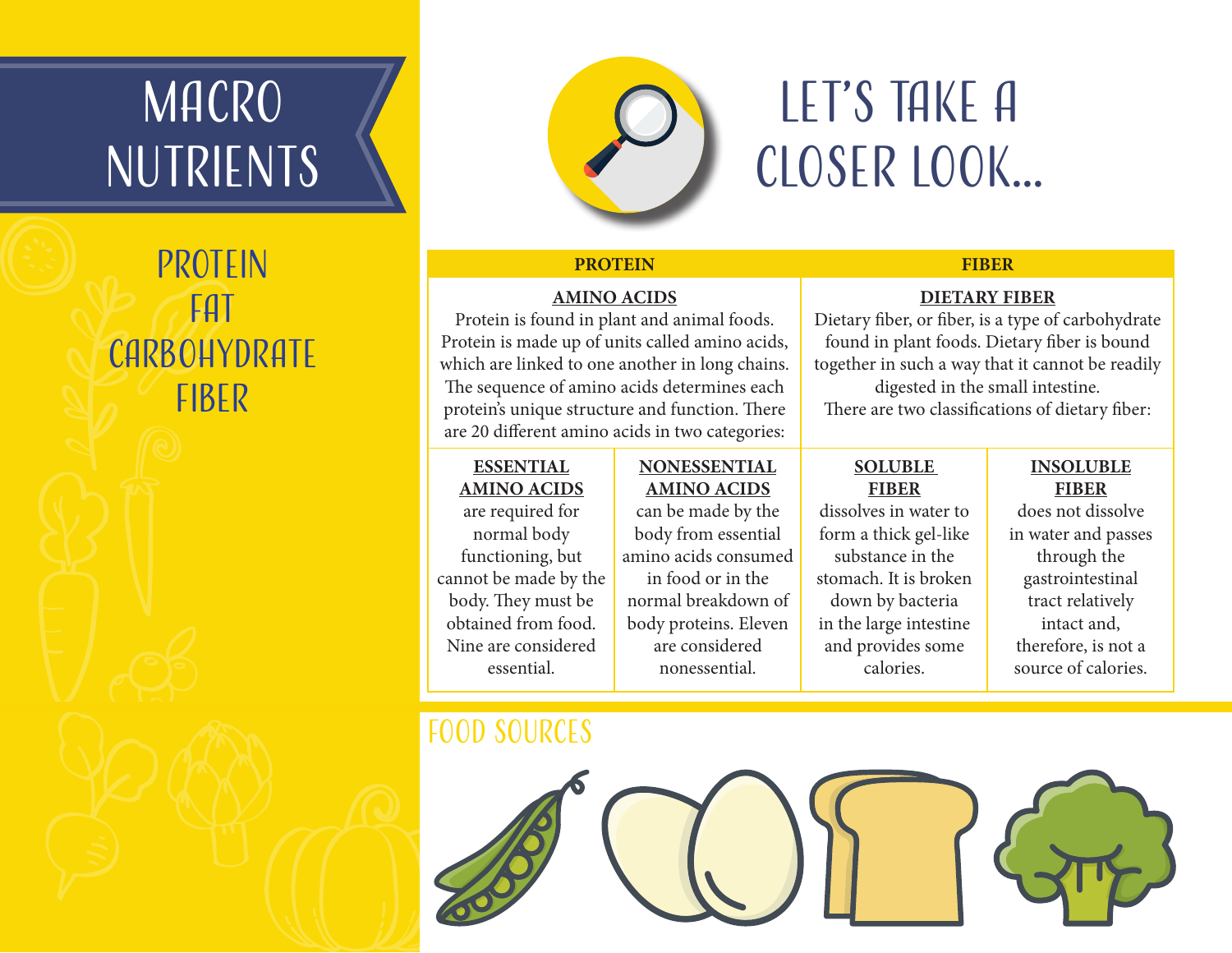| <b>MACRO</b>     | <b>FUNCTION:</b>                                                                                                                                                                                     | <b>SOURCES:</b>                                                                                                                                                                                                  | <b>DEFICIENCY:</b>                                               |
|------------------|------------------------------------------------------------------------------------------------------------------------------------------------------------------------------------------------------|------------------------------------------------------------------------------------------------------------------------------------------------------------------------------------------------------------------|------------------------------------------------------------------|
| <b>NUTRIENTS</b> | What does it do?                                                                                                                                                                                     | Where is it found?                                                                                                                                                                                               | What happens if I don't get enough?                              |
| Protein          | Builds and repairs all body tissue<br>$\bullet$<br>Helps build blood<br>$\bullet$<br>Helps form antibodies to fight infection<br>$\bullet$<br>Supplies energy at 4 calories per gram<br>$\bullet$    | Animal Protein:<br>$\bullet$<br>meat, fish, poultry,<br>eggs, milk, cheese, yogurt<br>Nuts and nut butters<br>Soy<br>$\bullet$<br>Vegetable Protein:<br>legumes (peas, beans), whole grain<br>breads and cereals | Fatigue<br>$\bullet$<br>Loss of appetite<br>Edema<br>Poor growth |
| Fat              | Transports fat-soluble vitamins (A,D,E,K)<br>$\bullet$<br>and essential fatty acids needed for body's<br>proper use and storage of fat<br>Supplies energy at 9 calories per gram<br>$\bullet$        | Butter or Margarine<br>$\bullet$<br>Egg yolk<br>$\bullet$<br>Meat with fat<br>Shortening or oil<br>Palm and coconut oil<br>$\bullet$<br>Salad dressing<br>Whole milk dairy products                              | Eczema<br>Stunted growth<br>Diarrhea<br>Loss of hair             |
| Carbohydrate     | Supply glucose to spare protein<br>$\bullet$<br>Help the body use other nutrients<br>$\bullet$<br>Good source of energy<br>$\bullet$<br>Supplies energy at 4 calories per gram to all<br>body cells  | Bananas<br>Breads and cereals<br>Corn<br>Dried fruits<br>$\bullet$<br>Flours and cornmeal<br>Honey<br>Pasta<br>Potatoes and sweet potatoes<br>Sugar, syrup, jam, and jellies<br>Rice                             | Loss of energy<br>Fatigue<br>Ketosis                             |
| Fiber            | May help lower cholesterol<br>$\bullet$<br>Improves bowel motility<br>(moves food through digestive tract)<br>Gives feeling of fullness without extra<br>calories, promoting satiety and weight loss | Beans<br><b>Broccoli</b><br>Carrots<br>Enriched grain products such as:<br>cereals, bread, noodles,<br>tortillas, brown rice, oatmeal<br>Peas<br>Spinach<br>Whole grains                                         | Diarrhea                                                         |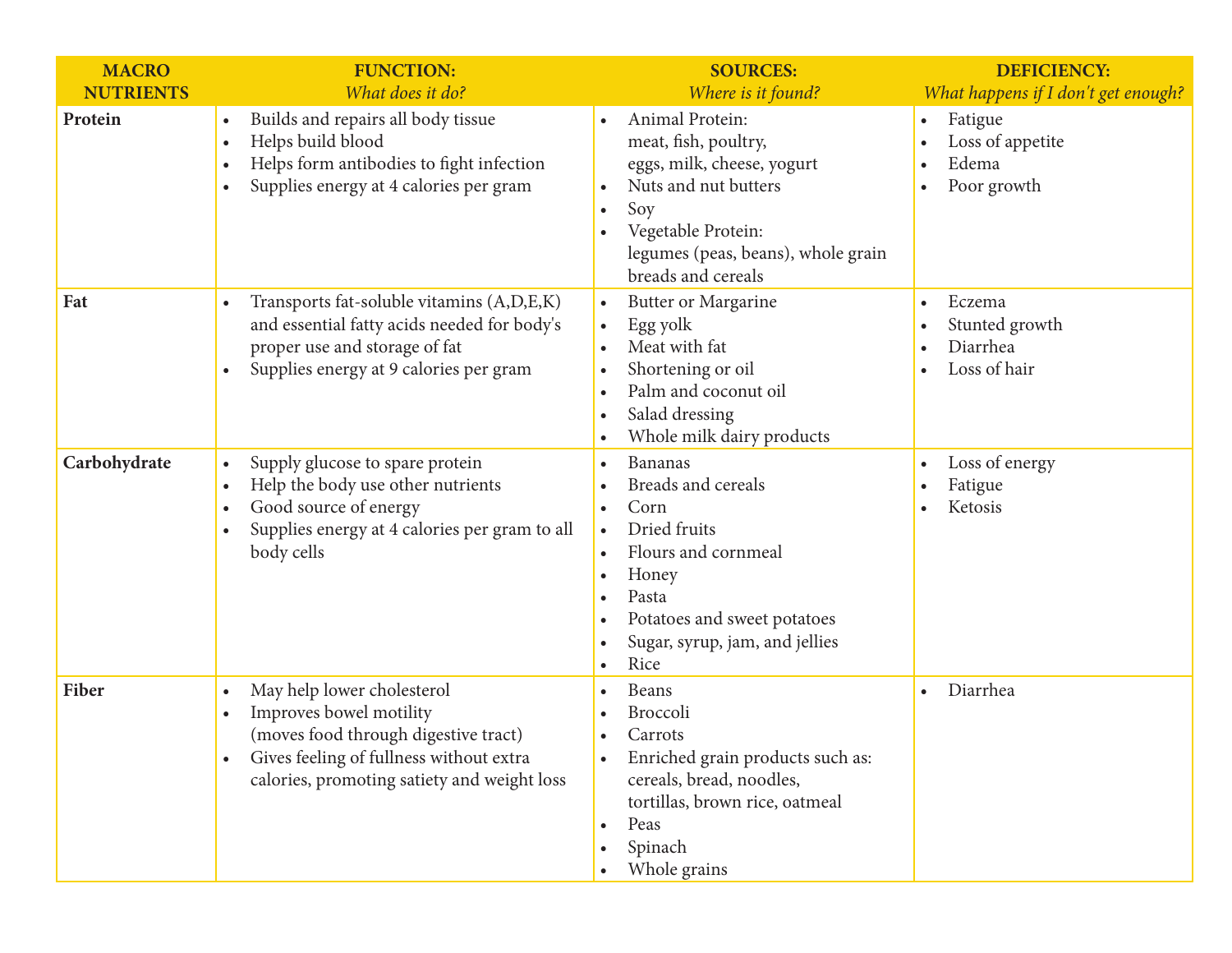# WATER SOLUBLE **VITAMINS**

Vitamin C Vitamin B1 (Thiamin) VITAMIN B<sub>2</sub> (Riboflavin) **NIACIN** Vitamin B6 VITAMIN B12 FOLATE



# LET'S TAKF A Closer Look...

### *Vitamins*

Vitamins are essential substances that the human body needs for proper growth, development, and function. Vitamins are organic substances which are made by plants and animals and then eaten by humans..

There are 13 known vitamins: A,C,D,E,K, and the B vitamins (thiamin (B1), riboflavin (B2), niacin (B3), pantothenic acid (B5), pyridoxal (B6), cobalamin (B12), biotin, and folate/folic acid. Vitamins are classified as water soluble and fat-soluble.

### *Water Soluble Vitamins*

Water Soluble vitamins require water for absorption into the body. The body flushes out excess water soluble vitamins in the urine.

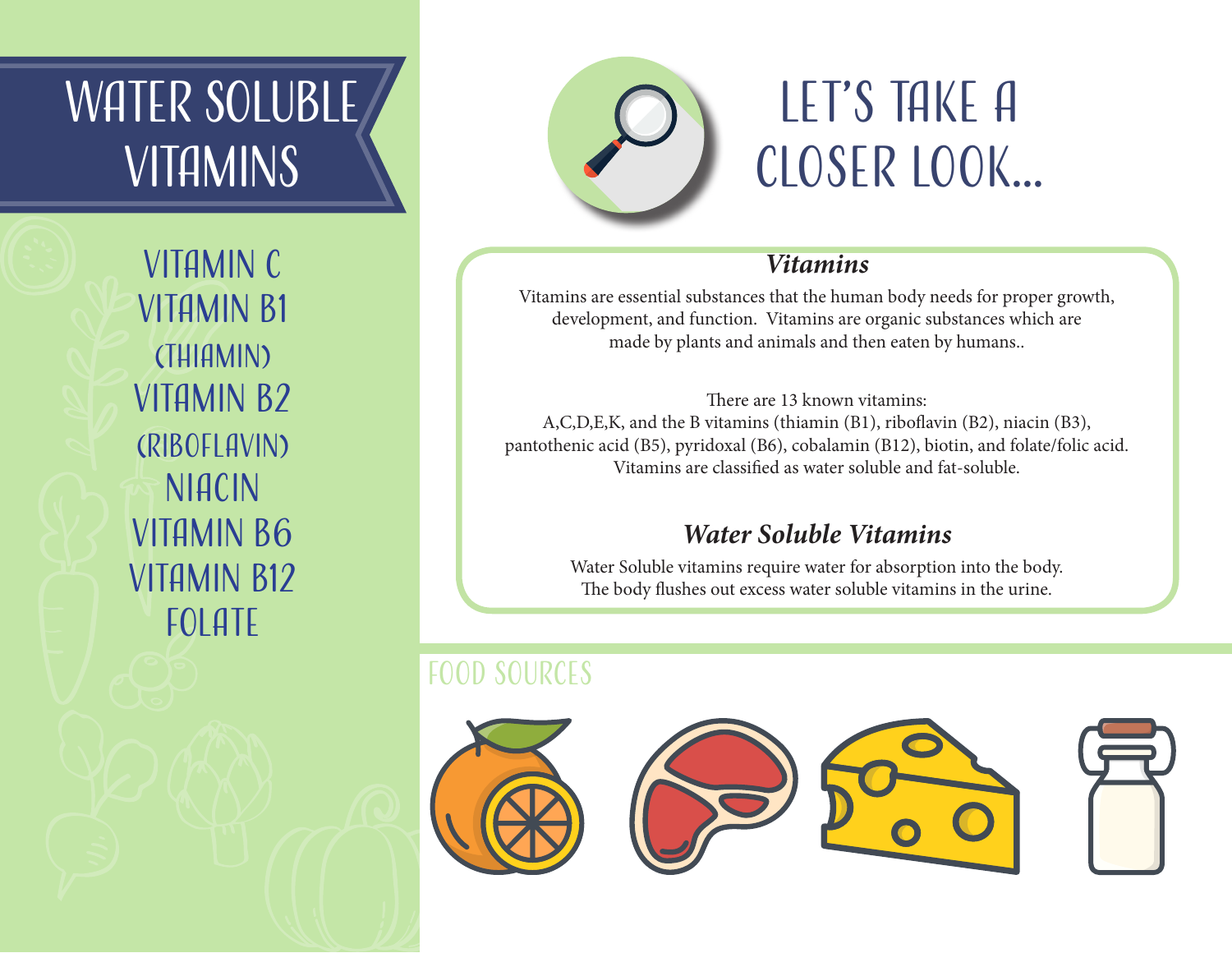| <b>WATER SOLUBLE</b>              | <b>FUNCTION:</b>                                                                                                                                                                                                       | <b>SOURCES:</b>                                                                                                                                                                                                                                          | <b>DEFICIENCY:</b>                                                                                                                                                            |
|-----------------------------------|------------------------------------------------------------------------------------------------------------------------------------------------------------------------------------------------------------------------|----------------------------------------------------------------------------------------------------------------------------------------------------------------------------------------------------------------------------------------------------------|-------------------------------------------------------------------------------------------------------------------------------------------------------------------------------|
| <b>VITAMINS</b><br>Vitamin C      | What does it do?<br>Antioxidant<br>$\bullet$<br>Collagen and connective tissue<br>$\bullet$<br>formation<br>Immune function<br>Wound healing<br>$\bullet$<br>Promotes iron absorption                                  | Where is it found?<br>Broccoli and brussels sprouts<br>$\bullet$<br>Citrus fruits and juices<br>$\bullet$<br>Green leafy vegetables<br>$\bullet$<br>Green or red peppers<br>$\bullet$<br>Kiwifruit or strawberries<br>$\bullet$<br>Tomatoes<br>$\bullet$ | What happens if I don't get enough?<br>Sore or bleeding gums<br>$\bullet$<br>Poor wound healing<br>Pain in joints, bones, & muscles<br>Bruising easily<br>Hair and tooth loss |
| <b>Vitamin B1</b><br>(Thiamin)    | Helps produce energy from<br>$\bullet$<br>carbohydrates in all cells<br>Nervous system function                                                                                                                        | Beans, Peas and Lentils<br>$\bullet$<br>Nuts and seeds<br>$\bullet$<br>Pork<br>$\bullet$<br>Whole and enriched grain products<br>$\bullet$                                                                                                               | Poor appetite<br>Constipation<br>Depression<br>Cardiac failure                                                                                                                |
| <b>Vitamin B2</b><br>(Riboflavin) | Helps produce energy from<br>$\bullet$<br>carbohydrates in all cells<br>Growth and development<br>$\bullet$<br>Red blood cell formation                                                                                | Eggs<br>$\bullet$<br>Enriched grain products<br>$\bullet$<br>Meats, poultry, and seafood<br>$\bullet$<br>Milk and Yogurt<br>$\bullet$<br>Mushrooms<br>$\bullet$                                                                                          | Sore tongue and mouth, swelling<br>also<br>Burning and itching eyes<br>$\bullet$                                                                                              |
| <b>Niacin</b>                     | Cholesterol production<br>$\bullet$<br>Helps produce energy from<br>$\bullet$<br>carbohydrates in all cells<br>Digestion<br>$\bullet$<br>Nervous system function<br>$\bullet$<br>Promotes normal appetite<br>$\bullet$ | <b>Beans</b><br>$\bullet$<br>Beef<br>$\bullet$<br><b>Nuts</b><br>$\bullet$<br>Pork, poultry, and seafood<br>$\bullet$<br>Whole and enriched grain products<br>$\bullet$                                                                                  | Loss of appetite<br>$\bullet$<br>Diarrhea<br>Dermatitis (skin irritations)<br>Confusion and Disorientation<br>Anxiety<br>$\bullet$                                            |
| Vitamin B6                        | Immune function<br>$\bullet$<br>Nervous system function<br>$\bullet$<br>Protein, carbohydrate, and fat<br>$\bullet$<br>metabolism<br>Red blood cell formation<br>Turns tryptophan into niacin                          | Chickpeas<br>$\bullet$<br>Fruits (other than citrus)<br>$\bullet$<br>Potatoes<br>$\bullet$<br>Salmon<br>$\bullet$<br>Tuna<br>$\bullet$                                                                                                                   | Anemia<br>$\bullet$<br>Nervous irritability<br>Dermatitis (skin irritations)<br>$\bullet$<br>Convulsions<br>Weakness<br>Abdominal pain                                        |
| Vitamin B12                       | Conversion of food into energy<br>$\bullet$<br>Nervous system function<br>Red blood cell formation<br>Regeneration of folate<br>$\bullet$                                                                              | Dairy Products<br>$\bullet$<br>Eggs<br>$\bullet$<br>Fortified cereals<br>$\bullet$<br>Meats, poultry, and seafood<br>$\bullet$                                                                                                                           | Anemia<br>$\bullet$<br>Nerve damage<br>$\bullet$                                                                                                                              |
| Folate                            | Prevents neural tube defects<br>$\bullet$<br>(birth defects)<br>Red blood cell formation                                                                                                                               | Asparagus<br>$\bullet$<br>Avocado<br>$\bullet$<br>Beans and peas<br>$\bullet$<br>Green leafy vegetables<br>$\bullet$<br>Orange juice<br>$\bullet$                                                                                                        | Anemia<br>$\bullet$<br>Fatigue<br>Brain and Spinal cord defects in<br>infants due to mother's deficiency<br>during pregnancyw                                                 |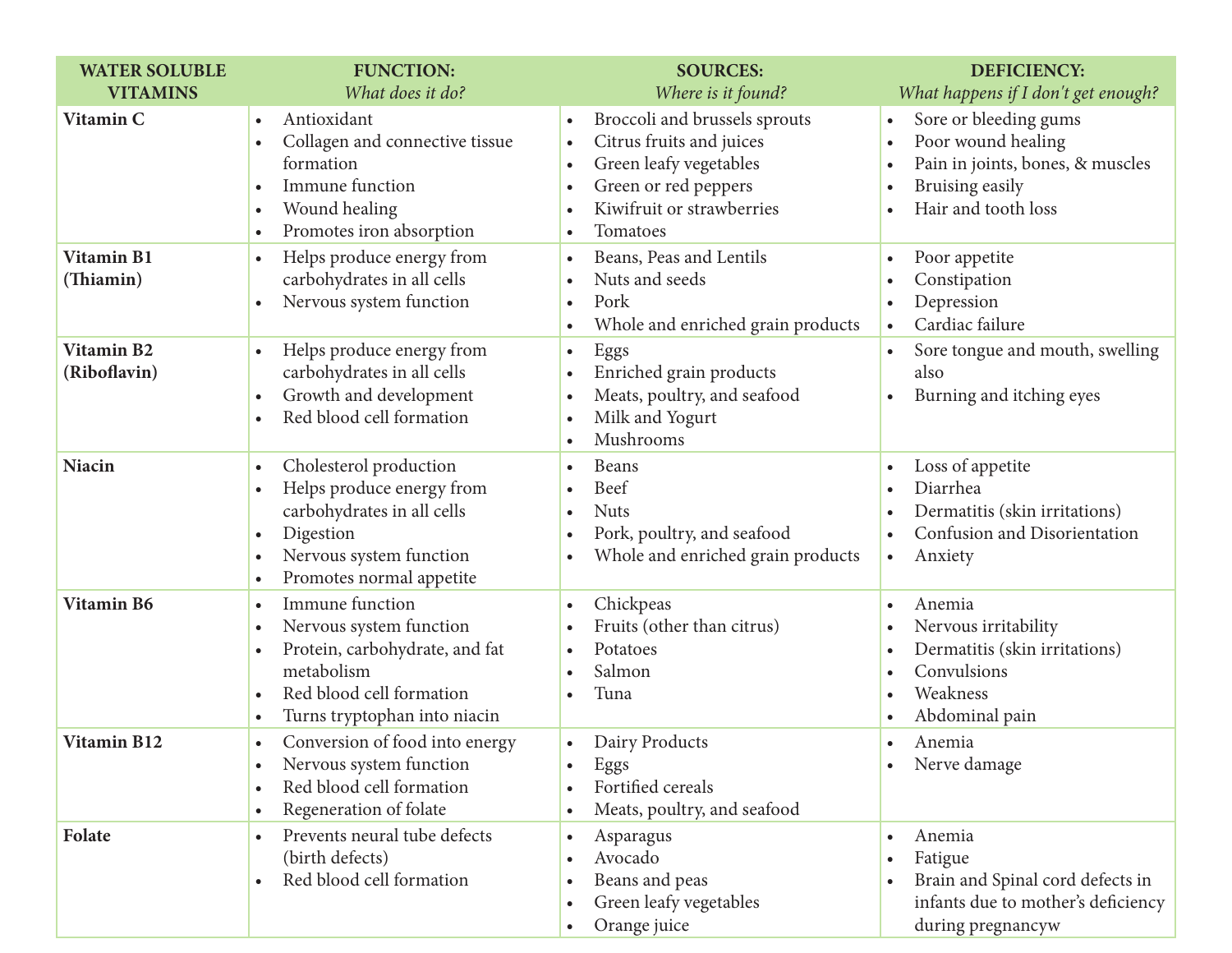# FAT SOLUBLE **VITAMINS**

Vitamin A Vitamin D Vitamin E Vitamin K



# Let's Take A Closer Look...

### *Vitamins*

Vitamins are essential substances that the human body needs for proper growth, development, and function. Vitamins are organic substances which are made by plants and animals; they are then eaten by humans.

There are 13 known vitamins: A,C,D,E,K, and the B vitamins (thiamin (B1), riboflavin (B2), niacin (B3), pantothenic acid (B5), pyridoxal (B6), cobalamin (B12), biotin, and folate/folic acid. Vitamins are classified as water soluble and fat-soluble.

### *Fat Soluble Vitamins*

Fat soluble vitamins require fat for absorption and are stored in the liver and adipose (fatty tissue) of the body. By storing fat soluble vitamins in fatty tissues, the body can tap into these reserves when needed. Fat soluble vitamins are not excreted easily and when eating excess amounts levels can build up and become toxic.

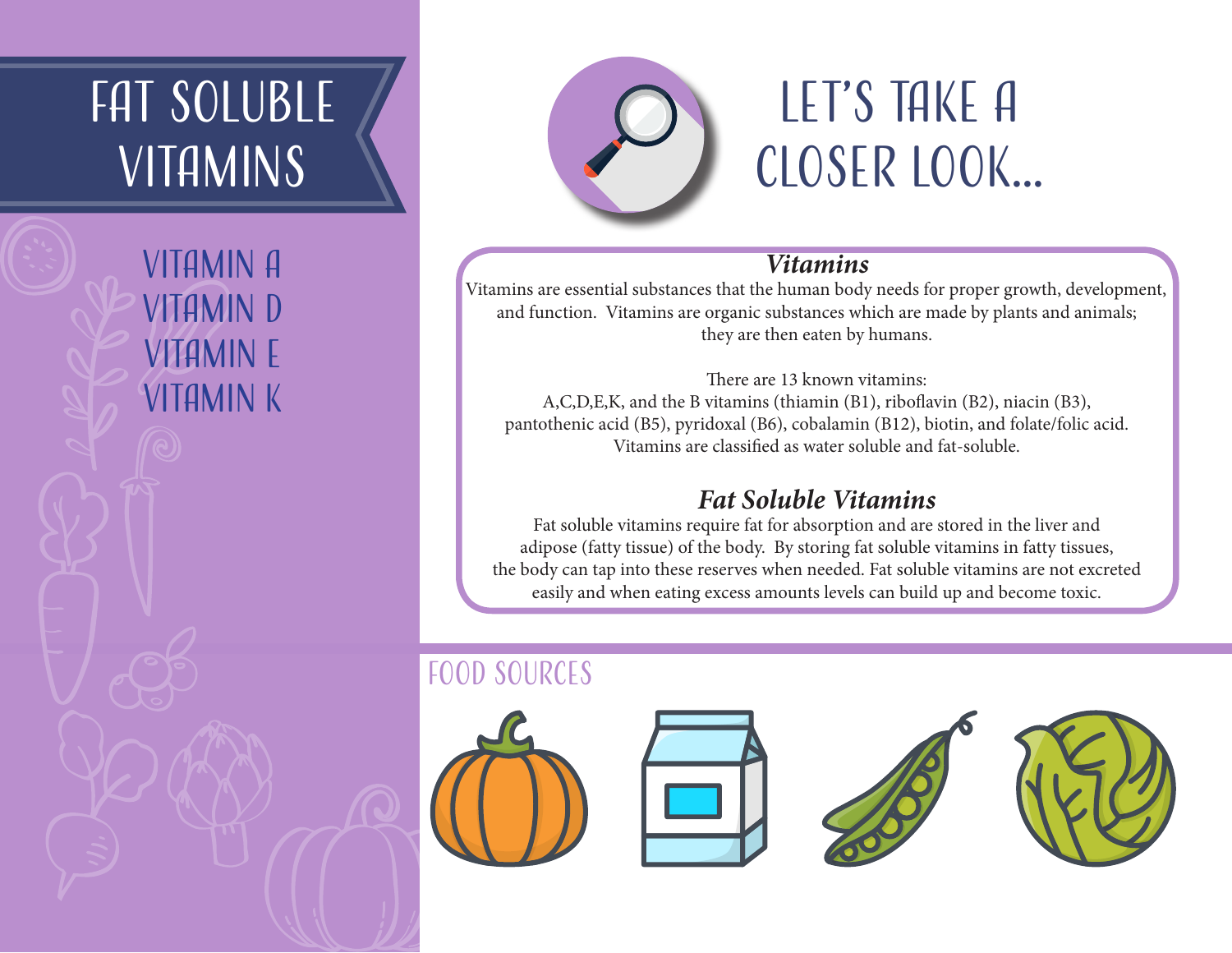| <b>FAT SOLUBLE</b><br><b>VITAMINS</b> | <b>FUNCTION:</b><br>What does it do?                                                                                                                                                                                                                                                                                       | <b>SOURCES:</b><br>Where is it found?                                                                                                                                                                                                                           | <b>DEFICIENCY:</b>                                                                                                                        |
|---------------------------------------|----------------------------------------------------------------------------------------------------------------------------------------------------------------------------------------------------------------------------------------------------------------------------------------------------------------------------|-----------------------------------------------------------------------------------------------------------------------------------------------------------------------------------------------------------------------------------------------------------------|-------------------------------------------------------------------------------------------------------------------------------------------|
| Vitamin A                             | Normal cell growth and<br>development<br>required for immune function<br>$\bullet$<br>supports reproduction<br>$\bullet$<br>Promotes vision<br>$\bullet$<br>Protects from infections<br>$\bullet$<br>Red blood cell formation<br>$\bullet$<br>Skin and bone formation<br>$\bullet$<br>Helps keep skin healthy<br>$\bullet$ | Cantaloupe<br>$\bullet$<br>Carrots<br>$\bullet$<br>Dairy products<br>$\bullet$<br>Eggs<br>$\bullet$<br>Fortified cereals<br>$\bullet$<br>Green leafy vegetables<br>$\bullet$<br>Pumpkin<br>$\bullet$<br>Red peppers<br>$\bullet$<br>Sweet potatoes<br>$\bullet$ | What happens if I don't get enough?<br>Faulty bone and tooth<br>development in infants<br>Poor growth<br>Night blindness                  |
| Vitamin D                             | Promotes absorption of calcium and<br>$\bullet$<br>phosphorus<br>Helps keep bones and teeth strong<br>$\bullet$<br>Helps cell growth<br>$\bullet$<br>Immune function<br>$\bullet$<br>Nervous system function<br>$\bullet$                                                                                                  | Eggs<br>$\bullet$<br>Exposure to sunlight<br>$\bullet$<br>Fish<br>$\bullet$<br>Fish liver oil<br>$\bullet$<br>Fortified cereals and dairy products<br>$\bullet$<br>Fortified orange juice<br>$\bullet$<br>Fortified soy beverages<br>$\bullet$                  | Rickets (soft, fragile bones,<br>$\bullet$<br>enlarged joints, bowed legs)<br>Chest, spinal and pelvic bone<br>deformities<br>Convulsions |
| <b>Vitamin E</b>                      | Formation of red clood cells<br>$\bullet$<br>Acts as an antioxidant to protect<br>$\bullet$<br>essential fatty acids and vitamin A                                                                                                                                                                                         | Fortified cereals and juices<br>$\bullet$<br>Green vegetables<br>$\bullet$<br>Nuts and seeds<br>$\bullet$<br>Peanuts and peanut butter<br>$\bullet$<br>Vegetable oils<br>$\bullet$                                                                              | Anemia in premature infants<br>Problems of nervous system                                                                                 |
| Vitamin K                             | Assists in blood clotting<br>$\bullet$<br>Regulates calcium metabolism<br>$\bullet$                                                                                                                                                                                                                                        | Butterfat (is synthesized in intestine<br>$\bullet$<br>by beneficial bacteria)<br>Deep green leaves (alfalfa, spinach,<br>$\bullet$<br>cabbage)<br>Egg yolk<br>$\bullet$<br>Liver<br>$\bullet$                                                                  | Impairs blood clotting<br>May reduce bone strength                                                                                        |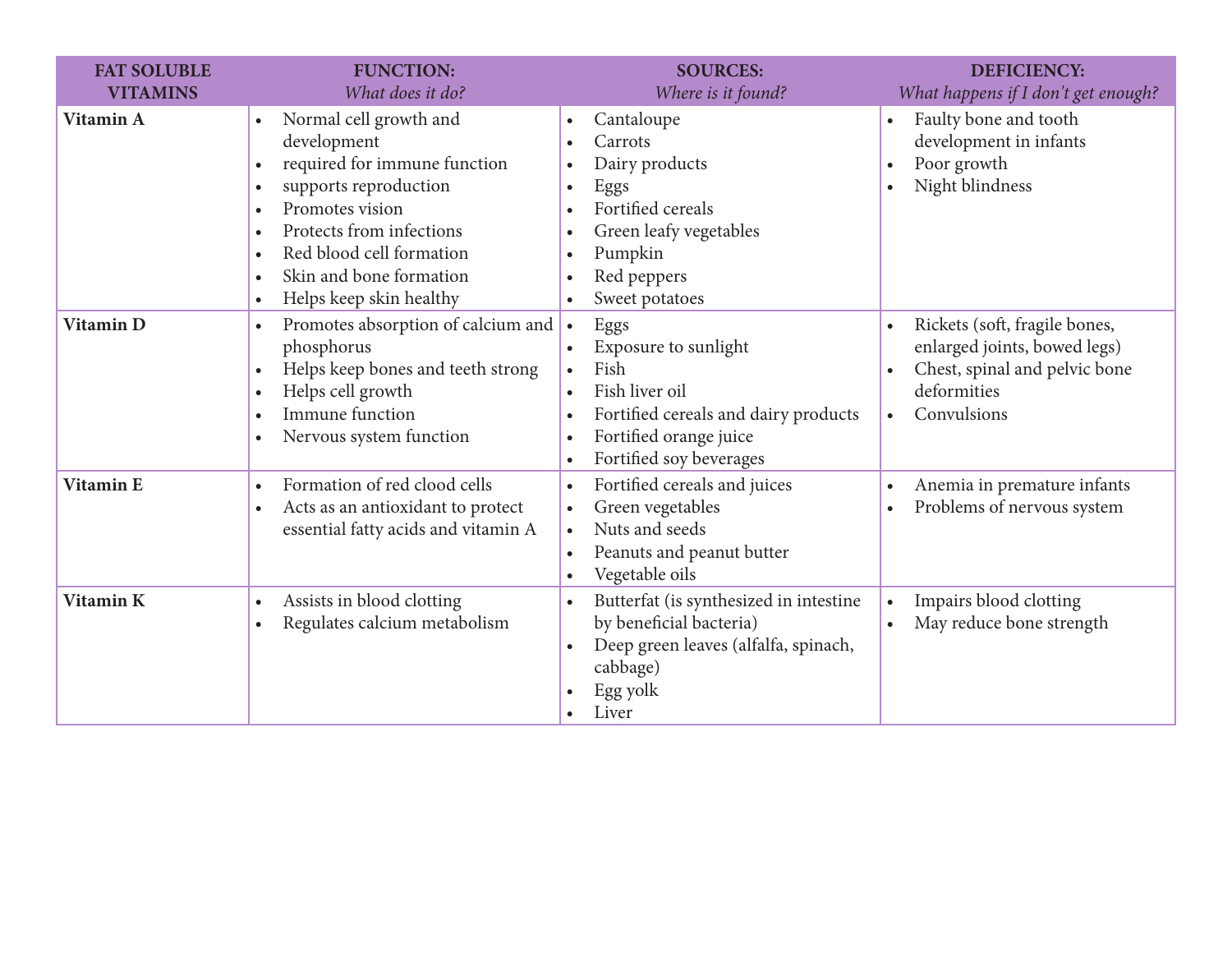# MINERALS<sup>I</sup>

**CALCIUM CHROMIUM** copper **FLOURIDE** iodine iron **MAGNESIUM PHOSPHORUS** selenium zinc



# Let's Take A Closer Look...

#### **MINERALS**

Minerals are essential substances that the human body needs for proper growth, development, and function. Minerals are inorganic substances that are not made by living things, but rather are found naturally in soil and water. Minerals are absorbed by plants which are then eaten by humans or other animals. Humans can obtain minerals through plants or by eating animal products.

Only some minerals (listed below) are essential for body processes and functions. The other trace minerals not listed are not essential for the body and fuctions. Minerals can be broken down into two categories:

#### **MAJOR MINERALS** (needed in 100 milligrams per day or more)

**TRACE MINERALS**

(required in much smaller amounts by the body)

calcium phosphorus magnesium sulfur

iron iodine zinc chromium maganese selenium fluoride copper

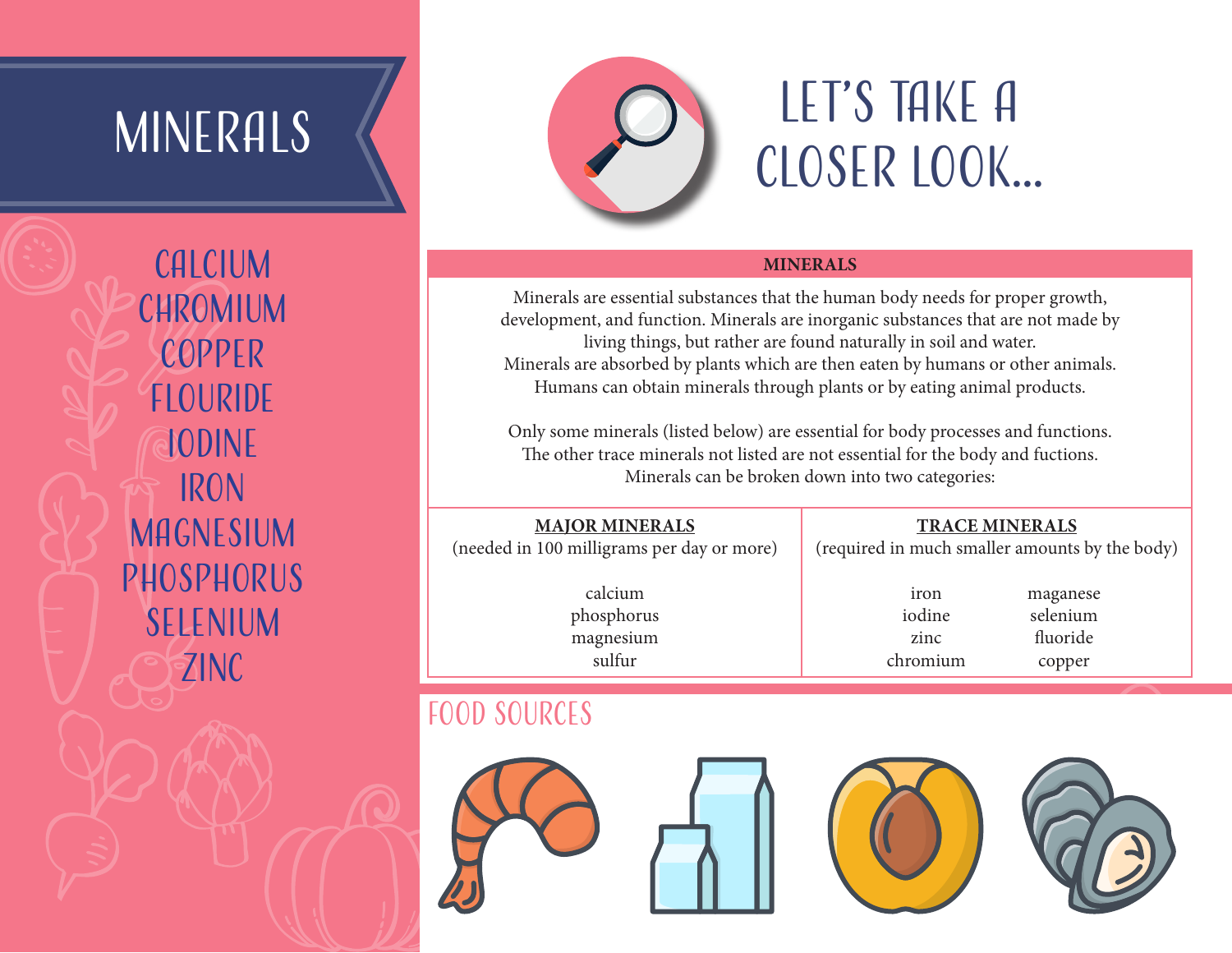| <b>MINERALS</b> | <b>FUNCTION:</b>                                                                                                                                                                                                          | <b>SOURCES:</b>                                                                                                                                                                                                                                   | <b>DEFICIENCY:</b>                                      |
|-----------------|---------------------------------------------------------------------------------------------------------------------------------------------------------------------------------------------------------------------------|---------------------------------------------------------------------------------------------------------------------------------------------------------------------------------------------------------------------------------------------------|---------------------------------------------------------|
|                 | What does it do?                                                                                                                                                                                                          | Where is it found?                                                                                                                                                                                                                                | What happens if I don't get enough?                     |
| Calcium         | <b>Blood</b> clotting<br>Bone and teeth formation<br>Muscle and heart contraction<br>$\bullet$<br>Nervous system function<br>$\bullet$                                                                                    | Dried peas and beans<br>$\bullet$<br>Fortified juice and soy milk<br>$\bullet$<br>Greens (kale, broccoli, collards, etc.)<br>$\bullet$<br>Milk and dairy products<br>$\bullet$                                                                    | Abnormal heart rhythms<br>Fragile bones<br>Osteoporosis |
| Chromium        | Insulin function<br>$\bullet$<br>Protein, carbohydrate, and fat metabolism<br>$\bullet$                                                                                                                                   | Broccoli<br>$\bullet$<br>Fruits and fruit juices<br>$\bullet$<br>Meats and turkey<br>$\bullet$<br>Whole grains<br>$\bullet$                                                                                                                       | Inability of cells to use glucose<br>for energy         |
| Copper          | Collagen and connective tissue formation<br>Aids in red blood cell formation from iron<br>$\bullet$<br>stores<br>Nervous system function<br>$\bullet$                                                                     | Crustaceans and shellfish<br>$\bullet$<br>Nuts and Seeds<br>$\bullet$<br>Organ meats such as liver<br>$\bullet$<br>Whole grains and Lentils<br>$\bullet$                                                                                          | Anemia<br>$\bullet$                                     |
| Flouride        | Makes teeth resistant to decay;<br>$\bullet$<br>most effective in young children                                                                                                                                          | Water (1 part per million is added to some<br>$\bullet$<br>municipal water supplies)                                                                                                                                                              | None known<br>$\bullet$                                 |
| <b>Iodine</b>   | Growth and development<br>$\bullet$<br>Metabolism<br>Thyroid hormone production<br>$\bullet$                                                                                                                              | Iodized table salt (76 ug/g of salt)<br>$\bullet$<br>Seafood<br>$\bullet$                                                                                                                                                                         | Stunted growth<br>٠<br>Endemic goiter                   |
| Iron            | Growth and development<br>$\bullet$<br>Immune function<br>$\bullet$<br>Red blood cell formation<br>Helps change beta carotene to vitamin A<br>$\bullet$<br>Produces collagen<br>$\bullet$                                 | Beans and peas<br>$\bullet$<br>Dark green vegetables<br>$\bullet$<br>Meats, poultry, and seafood<br>$\bullet$<br>Raisins<br>$\bullet$<br>Whole grain, enriched, and fortified breads<br>$\bullet$                                                 | Anemia                                                  |
| Magnesium       | Immune function<br>$\bullet$<br>Muscle contraction<br>Normal heart rhythm<br>$\bullet$<br>Aids in making body proteins<br>Structural component of bones and teeth<br>Regulates blood glucose levels and blood<br>pressure | Avocados and Potatoes<br>$\bullet$<br><b>Bananas</b><br>$\bullet$<br>Beans and peas<br>$\bullet$<br>Dairy products<br>$\bullet$<br>Green leafy vegetables<br>$\bullet$<br>Nuts and seeds<br>$\bullet$<br>Wheat bran and whole grains<br>$\bullet$ | Tremors<br>$\bullet$<br>Growth failure                  |
| Phosphorus      | Builds strong bones and teeth<br>$\bullet$<br>Energy production and storage<br>$\bullet$                                                                                                                                  | Beans and peas<br>$\bullet$<br>Dairy products<br>$\bullet$<br>Meats, poultry, and seafood<br>$\bullet$<br>Nuts and seeds<br>$\bullet$<br>Whole grain, enriched, and fortified breads<br>$\bullet$                                                 | Bone loss<br>Pain                                       |
| Selenium        | Antioxidant<br>$\bullet$<br>Promotes immune function<br>Promotes thyroid function<br>$\bullet$                                                                                                                            | Eggs<br>$\bullet$<br>Enriched pasta and rice<br>$\bullet$<br>Meats, poultry, and seafood<br>$\bullet$<br>Nuts and seeds<br>$\bullet$<br>Whole grains<br>$\bullet$                                                                                 | Brittle hair and nails<br>Hair loss<br>$\bullet$        |
| Zinc            | Promotes tissue growth and development<br>$\bullet$<br>Immune function<br>$\bullet$<br>Nervous system function<br>Protein formation<br>Wound healing                                                                      | Beans and peas<br>$\bullet$<br>Beef, poultry, and seafood<br>$\bullet$<br>Dairy products and fortified cereals<br>$\bullet$<br><b>Nuts</b><br>$\bullet$<br>Whole grains<br>$\bullet$                                                              | Poor wound healing<br>Decresed taste ability            |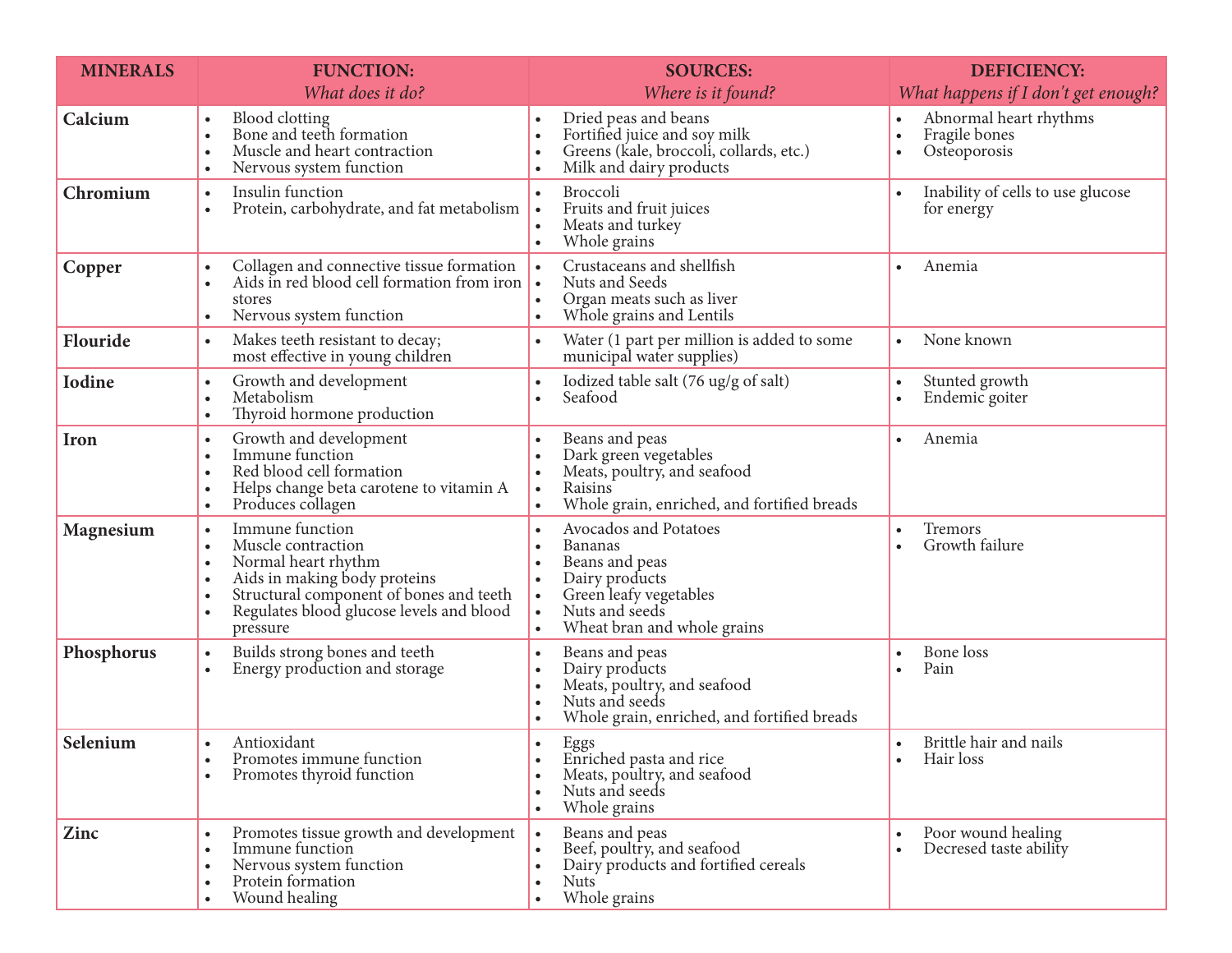# Electrolytes

Sodium **CHLORIDE** potassium WATER



# LET'S TAKE A Closer Look...

### *Electrolytes*

Electrolytes are minerals in body fluids such as blood, tissues, sweat and urine. Electrolytes help to transmit nerve impulses in your body. Electrolytes include sodium, potassium, and chloride. When dehydrated, the body does not have enough fluid and electrolytes to function properly.

Electrolytes help:

- Balance the amount of water in the body
- Balance the body's acid/base (pH) level
	- Move nutrients to cells
	- Move wastes out of cells
- Help nerves, muscles, the heart, and brain function properly

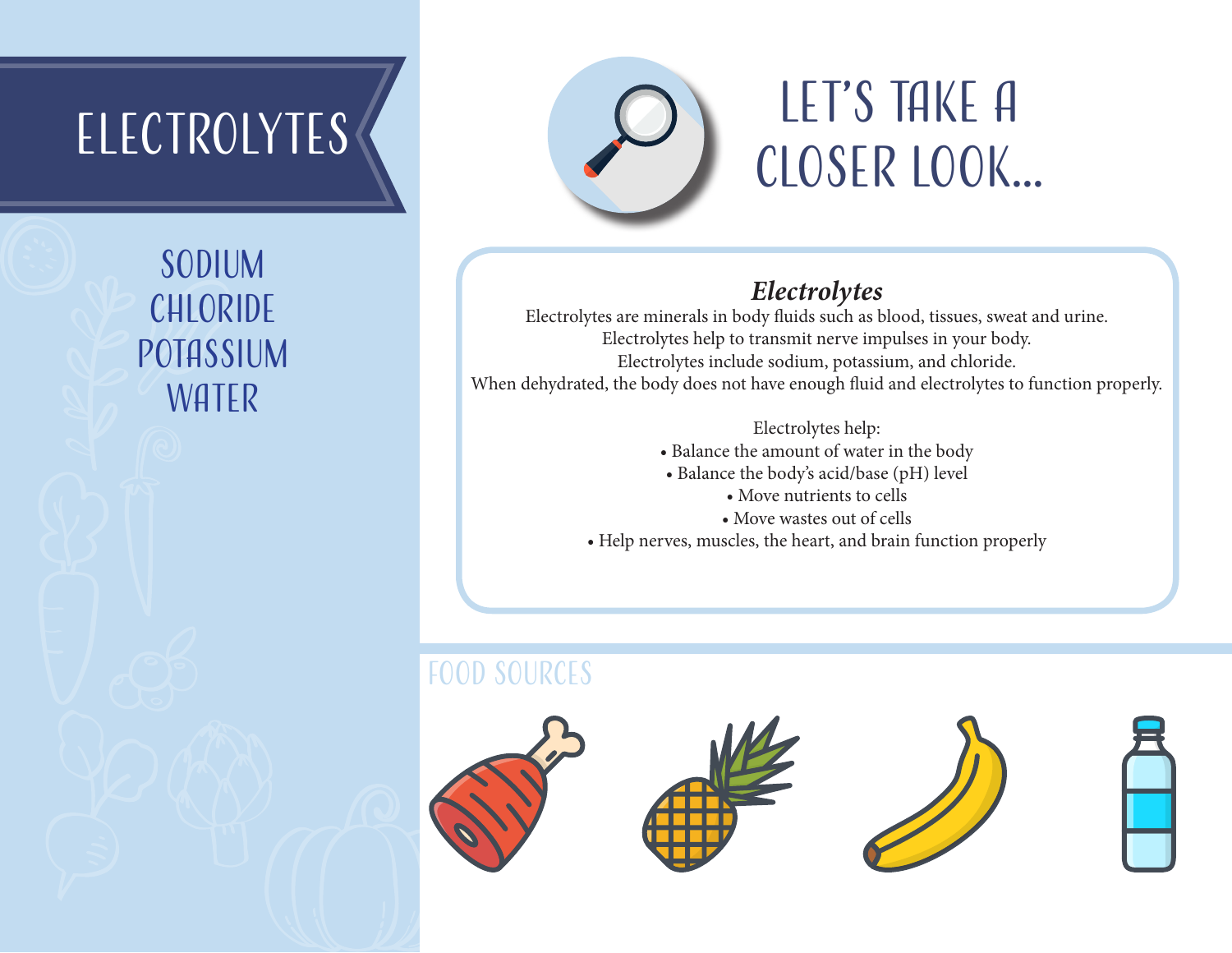| <b>ELECTROLYTES</b> | <b>FUNCTION:</b>                                                                                                                                                        | <b>SOURCES:</b>                                                                                                                                                                                                                                                                      | <b>DEFICIENCY:</b>                                                                                                 |
|---------------------|-------------------------------------------------------------------------------------------------------------------------------------------------------------------------|--------------------------------------------------------------------------------------------------------------------------------------------------------------------------------------------------------------------------------------------------------------------------------------|--------------------------------------------------------------------------------------------------------------------|
|                     | What does it do?                                                                                                                                                        | Where is it found?                                                                                                                                                                                                                                                                   | What happens if I don't get enough?                                                                                |
| Sodium              | Regulates fluid balance<br>$\bullet$<br>Influences blood pressure and blood •<br>volume<br>Muscle contraction<br>$\bullet$<br>Nervous system function<br>$\bullet$      | Breads and rolls<br>$\bullet$<br>Cheese<br>Cold cuts and cured meats<br>$\bullet$<br>Mixed meat dishes<br>$\bullet$<br>Mixed pasta dishes<br>$\bullet$<br>Pizza<br>$\bullet$<br>Poultry<br>Sandwiches<br>Savory snacks<br>$\bullet$<br>Soups<br>$\bullet$<br>Table Salt<br>$\bullet$ | Fatigue<br>$\bullet$<br>Profuse sweating<br>Muscle cramps<br><b>Dizziness</b><br>Nausea<br>$\bullet$<br>Diarrhea   |
| Chloride            | Regulates fluid balance<br>$\bullet$<br>Helps nerve transmission.<br>$\bullet$                                                                                          | Celery<br>$\bullet$<br>Green leafy vegetables<br>Lettuce<br>$\bullet$<br>Olives<br>Pineapple<br>$\bullet$<br>Rye<br>$\bullet$<br>Table salt and sea salt<br>$\bullet$<br>Tomatoes<br>$\bullet$                                                                                       | Heat cramps<br>$\bullet$<br>Hair loss<br><b>Tooth loss</b><br>Muscle cramps                                        |
| Potassium           | Normalizes blood pressure<br>$\bullet$<br>regulation<br>Regulates fluid balance<br>$\bullet$<br>Muscle contraction<br>$\bullet$<br>Nervous system function<br>$\bullet$ | Bananas and most fruits<br>$\bullet$<br>Dairy products<br>$\bullet$<br>Dried peas<br>$\bullet$<br>Meats<br>$\bullet$<br>Orange juice<br>$\bullet$<br>Peanuts and other nuts<br>$\bullet$<br>Potatoes<br>$\bullet$<br>Spinach<br>Yogurt<br>$\bullet$                                  | Weakness<br>$\bullet$<br>Poor muscle tone<br>Heart abnormalities<br>Muscle cramps<br>Loss of appetite<br>$\bullet$ |
| Water               | Transports nutrients<br>$\bullet$<br>Transports waste<br>$\bullet$<br>Lubricates joints<br>$\bullet$<br>Regulates body temperature<br>Cell hydration                    | High-moisture solid foods such as:<br>soups, watermelon, and meats<br>Juices<br>$\bullet$<br>Water                                                                                                                                                                                   | Dehydration<br>$\bullet$<br>Constipation<br>$\bullet$                                                              |